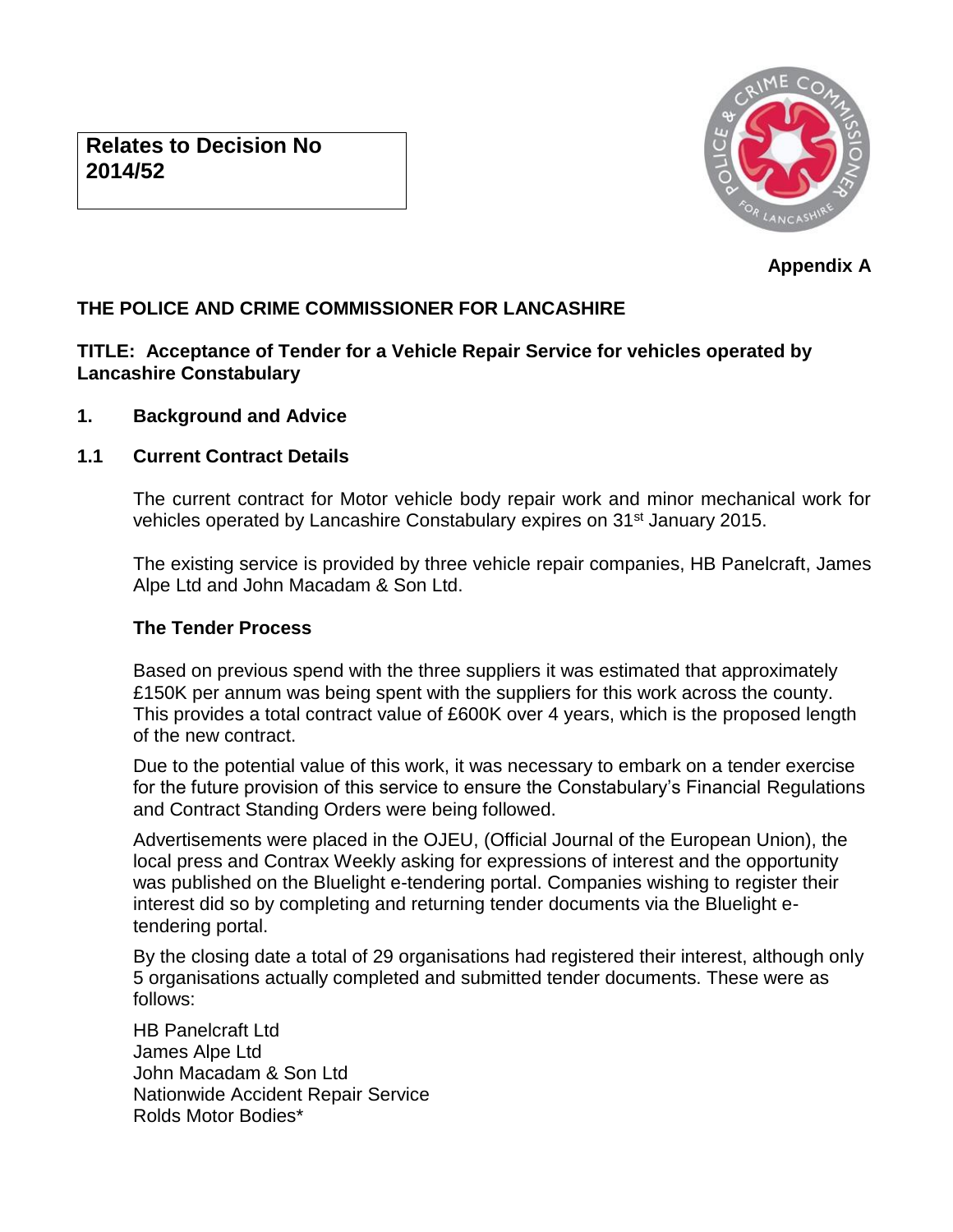\*It should be noted that Rolds Motor Bodies submitted the tender in error. They sent in a response to a Greater Manchester Police Tender for the same service which was coincidentally running at the same time. Therefore this bid was not evaluated further.

The remaining four submissions were then assessed and scored against the tender award criteria specified in the tender documents. The assessment was undertaken by representatives from the Fleet Department and Procurement and Contracts Department.

# **The Tender Evaluation**

Companies had to meet an essential selection criteria to be considered for the contract.

They had to be accredited to PAS 125 Category 3, and to provide proof of the accreditation by enclosing a copy of this certification.

All four companies met this criteria and progressed to the next stage of the evaluation process, which consisted of the following;

## **Price – 40% of the evaluation**

Pricing was calculated by the labour hourly rate each company had submitted for insurance repairs.

## **Method Statements – 60% of the evaluation**

This comprised of 6 method statements and each statement was scored out of a maximum of 5 points per question, with a weighting of 10% per question.

The method statements covered areas such as service delivery, administration of the contract, the repair process, security of premises, and training methods within the industry.

The four companies were scored based on this methodology and the overall results of this evaluation can be seen in the table below.

| <b>COMPANY NAME</b>      | Price % | <b>Method</b><br><b>Statement</b><br>Score (out of<br>30pts) | <b>Method</b><br><b>Statement %</b> | <b>TOTAL</b><br>$\%$ | <b>ORDER</b> |
|--------------------------|---------|--------------------------------------------------------------|-------------------------------------|----------------------|--------------|
| John Macadam & Son Ltd   | 40      | 24                                                           | 48                                  | 88                   |              |
| <b>HB Panelcraft Ltd</b> | 32      | 21                                                           | 42                                  | 74                   |              |
| <b>James Alpe</b>        | 24      | 24                                                           | 48                                  | 72                   |              |
| <b>Nationwide</b>        | 36      | 14                                                           | 28                                  | 64                   |              |

## **Award of the Framework**

In the tender documentation it was stated that the the force were seeking to appoint a maximum of 3 contractors in total to perform this work. Ideally the contractors appointed would be able to service any area within the Constabulary and therefore meet a 1 hour response time. This is important as the Constabulary will need to meet operational requirements at all times.

The three companies who achieved the highest scores and can meet this criteria were as follows;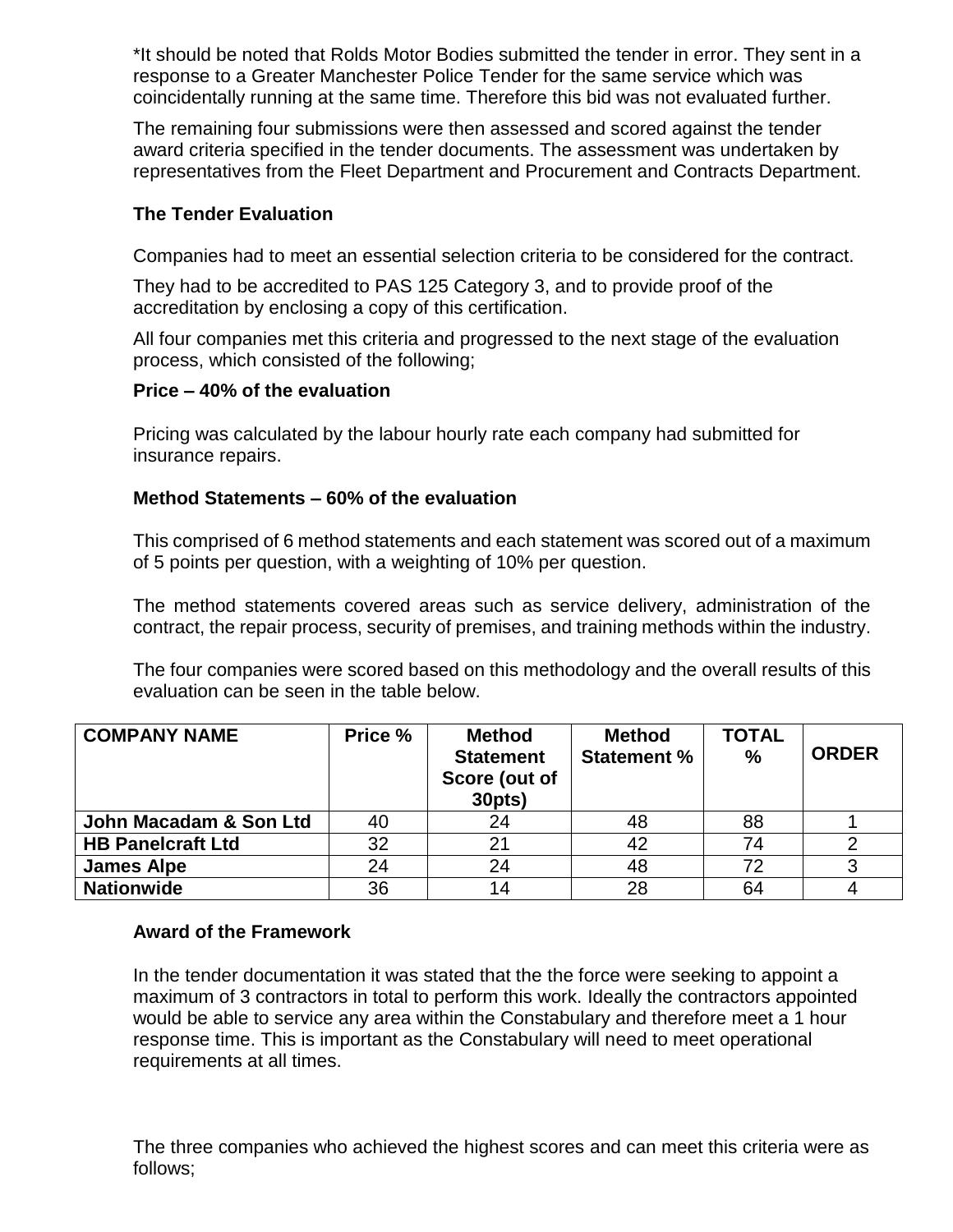John Macadam & Son Ltd HB Panelcraft Ltd James Alpe Ltd

All three companies are already known to the Constabulary, as all three currently provide the same service to the Constabulary. They are all locally based S.M.E. companies based in Colne, Preston and Clitheroe in Lancashire.

## **Company visits**

Visits to each of the three companies were made by key stakeholders within the Fleet Department to clarify issues such as their ability to provide minor repairs, their capacity for body repair work, the security of their premises and their estimating/invoicing procedures. All three companies visited provided assurances in all these areas.

#### **Recommendations**

In view of the fact that the existing service is carried out by three contractors and the service works extremely efficiently, permission is sought from the Police and Crime Commissioner to accept tenders from John Macadam & Son Ltd, HB Panelcraft Ltd, and James Alpe Ltd, for a contract for the provision of Motor Vehicle body repair work and minor mechanical work for vehicles operated by Lancashire Constabulary for the period  $1<sup>st</sup>$  February 2015 to 31<sup>st</sup> January, 2017 with the option to extend to 31<sup>st</sup> January 2019, renewable annually.

In accordance with the Scheme of Governance, the Police and Crime Commissioner has responsibility for the acceptance of tenders if the total value of a service contract is in excess of £250,000.

#### **2. Consultations**

Representatives of the Fleet Department have been consulted and involved in the tender process.

#### **3. Implications**:

The existing contract expires on 31<sup>st</sup> January 2015. Therefore there is a need to have a new contract in place to ensure that this essential service continues.

#### **3.1 Risk management**

The force will not have a legal contract in place for the repair of operational vehicles if approval is not accepted.

#### **3.2 Financial considerations**

There are no direct additional financial implications at this time, or savings identified. The costs associated as set out in the report are covered by existing budgets.

#### **3.3 Equality considerations**